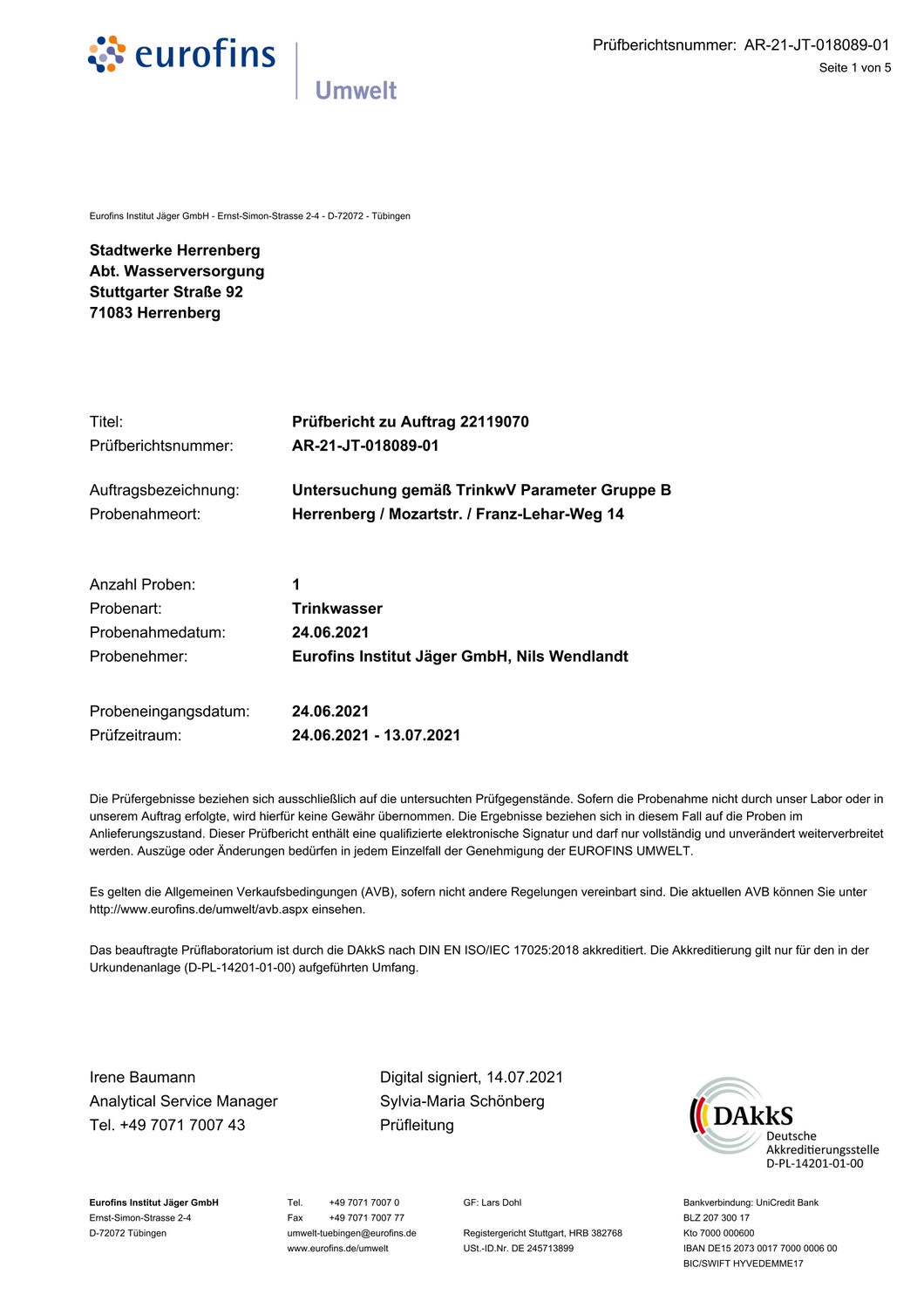

|                                                              |           |                           |                                             | Ver-                  | Probenahmedatum/-zeit<br>Probennummer |             | 24.06.2021 08:45<br>221064521 |
|--------------------------------------------------------------|-----------|---------------------------|---------------------------------------------|-----------------------|---------------------------------------|-------------|-------------------------------|
|                                                              |           |                           |                                             | gleichs-<br>werte     |                                       |             |                               |
| <b>Parameter</b>                                             | Lab.      |                           | Akkr. Methode                               | Grenz-<br>werte       | BG                                    | Einheit     |                               |
| Probenahme                                                   |           |                           |                                             |                       |                                       |             |                               |
| Probenahme Trinkwasser<br>(Zapf-/Schöpfprobe)                | <b>JT</b> | <b>AE</b>                 | RE000 DIN EN ISO 5667-5<br>(A14): 2011-02   |                       |                                       |             | X                             |
| Angabe der Vor-Ort-Parameter                                 |           |                           |                                             |                       |                                       |             |                               |
| Chlor (Cl2), frei                                            | <b>JT</b> | <b>AE</b>                 | RE000 DIN EN ISO 7393-2:<br>2000-04         | 0,3                   | 0,05                                  | mg/l        | ${}_{0,05}$                   |
| Wassertemperatur                                             | <b>JT</b> | <b>AE</b>                 | RE000 DIN 38404-4 (C4):<br>1976-12          |                       |                                       | $^{\circ}C$ | 15,4                          |
| pH-Wert                                                      | <b>JT</b> | AE                        | RE000 DIN EN ISO 10523 (C5):<br>2012-04     | $ 6,5 - 9,5^2\rangle$ |                                       |             | 7,53                          |
| Temperatur pH-Wert                                           | <b>JT</b> | AE                        | RE000 DIN 38404-4 (C4):<br>1976-12          |                       |                                       | $^{\circ}C$ | 15,6                          |
| Leitfähigkeit bei 25°C                                       | <b>JT</b> | AE                        | RE000 DIN EN 27888 (C8):<br>1993-11         | 2790                  | 5,0                                   | µS/cm       | 444                           |
| Chemische Parameter gem. TrinkwV Anlage 2, Teil I            |           |                           |                                             |                       |                                       |             |                               |
| Benzol                                                       | <b>JT</b> | AE                        | RE000 DIN 38407-9 (1): 1991-05<br>(MSD)     | 0,001                 | 0,00025                               | mg/l        | < 0.00025                     |
| Bor (B)                                                      | <b>JT</b> | AE                        | RE000 DIN EN ISO 17294-2<br>(E29): 2017-01  | 1                     | 0,02                                  | mg/l        | ${}_{0.02}$                   |
| Bromat                                                       | <b>JT</b> | <b>AE</b>                 | RE000 DIN EN ISO 15061:<br>2001-12          | 0,01                  | 0,0025                                | mg/l        | < 0,0025                      |
| Chrom (Cr)                                                   | <b>JT</b> | AE                        | RE000 DIN EN ISO 17294-2<br>(E29): 2017-01  | 0,05                  | 0,0005                                | mg/l        | 0,0006                        |
| Cyanide, gesamt                                              | <b>JT</b> | AE                        | RE000 DIN EN ISO 14403:<br>2012-10          | 0,05                  | 0,005                                 | mg/l        | ${}_{0.005}$                  |
| 1,2-Dichlorethan                                             | <b>JT</b> | <b>RE000</b><br>AE        | DIN EN ISO 10301 (F4):<br>1997-08           | 0,003                 | 0,0005                                | mg/l        | < 0.0005                      |
| Fluorid                                                      | <b>JT</b> | <b>RE000</b><br>AE        | DIN 38405-4 (D4):<br>1985-07                | 1,5                   | 0,15                                  | mg/l        | < 0,15                        |
| Nitrat (NO3)                                                 | <b>JT</b> | <b>RE000</b><br><b>AE</b> | <b>DIN EN ISO 10304-1</b><br>(D20): 2009-07 | $50^{3)}$             | 1,0                                   | mg/l        | 8,5                           |
| Selen (Se)                                                   | <b>JT</b> | RE000<br>AE               | <b>DIN EN ISO 17294-2</b><br>(E29): 2017-01 | 0,01                  | 0,001                                 | mg/l        | < 0.001                       |
| Tetrachlorethen                                              | <b>JT</b> | RE000<br>AE               | DIN EN ISO 10301 (F4):<br>1997-08           |                       | 0,0005                                | mg/l        | < 0.0005                      |
| Trichlorethen                                                | JT        | AE                        | RE000 DIN EN ISO 10301 (F4):<br>1997-08     |                       | 0,0005                                | mg/l        | < 0,0005                      |
| Summe Trichlorethen,<br>Tetrachlorethen                      | <b>JT</b> | <b>RE000</b><br>AE        | berechnet                                   | 0,01                  |                                       | mg/l        | $(n. b.)$ <sup>1)</sup>       |
| Uran $(U)$                                                   | <b>JT</b> | <b>RE000</b><br>AE        | DIN EN ISO 17294-2<br>(E29): 2017-01        | 0,01                  | 0,0001                                | mg/l        | 0,0010                        |
| Pflanzenschutzmittel-Wirkstoffe und Biozidprodukt-Wirkstoffe |           |                           |                                             |                       |                                       |             |                               |
| Atrazin                                                      | <b>JT</b> | AE                        | RE000 DIN 38407-36 (F36):<br>2014-09        | 0,0001                | 0,000025                              | mg/l        | < 0,000025                    |
| Atrazin, desethyl-                                           | <b>JT</b> | <b>RE000</b><br>AE        | DIN 38407-36 (F36):<br>2014-09              | 0,0001                | 0,000025                              | mg/l        | < 0.000025                    |
| Atrazin, desisopropyl-                                       | <b>JT</b> | <b>RE000</b><br>AE        | DIN 38407-36 (F36):<br>2014-09              | 0,0001                | 0,000025                              | mg/l        | < 0,000025                    |
| Metazachlor                                                  | <b>JT</b> | <b>RE000</b><br><b>AE</b> | DIN 38407-36 (F36):<br>2014-09              | 0,0001                | 0,000025                              | mg/l        | < 0,000025                    |
| Metolachlor                                                  | <b>JT</b> | <b>RE000</b><br>AE        | DIN 38407-36 (F36):<br>2014-09              | 0,0001                | 0,000025                              | mg/l        | < 0.000025                    |
| Simazin                                                      | <b>JT</b> | <b>RE000</b><br><b>AE</b> | DIN 38407-36 (F36):<br>2014-09              | 0,0001                | 0,000025                              | mg/l        | < 0,000025                    |
| Terbuthylazin                                                | <b>JT</b> | <b>RE000</b><br>AE        | DIN 38407-36 (F36):<br>2014-09              | 0,0001                | 0,000025                              | mg/l        | < 0,000025                    |
| Terbuthylazin, desethyl-                                     | <b>JT</b> | <b>RE000</b><br>AE        | DIN 38407-36 (F36):<br>2014-09              | 0,0001                | 0,000025                              | mg/l        | < 0.000025                    |
| Summe Pestizide (8<br>Parameter)                             | <b>JT</b> | <b>RE000</b><br>AE        | berechnet                                   | 0,0005                |                                       | mg/l        | (n. b.) <sup>1</sup>          |
|                                                              |           |                           |                                             |                       |                                       |             |                               |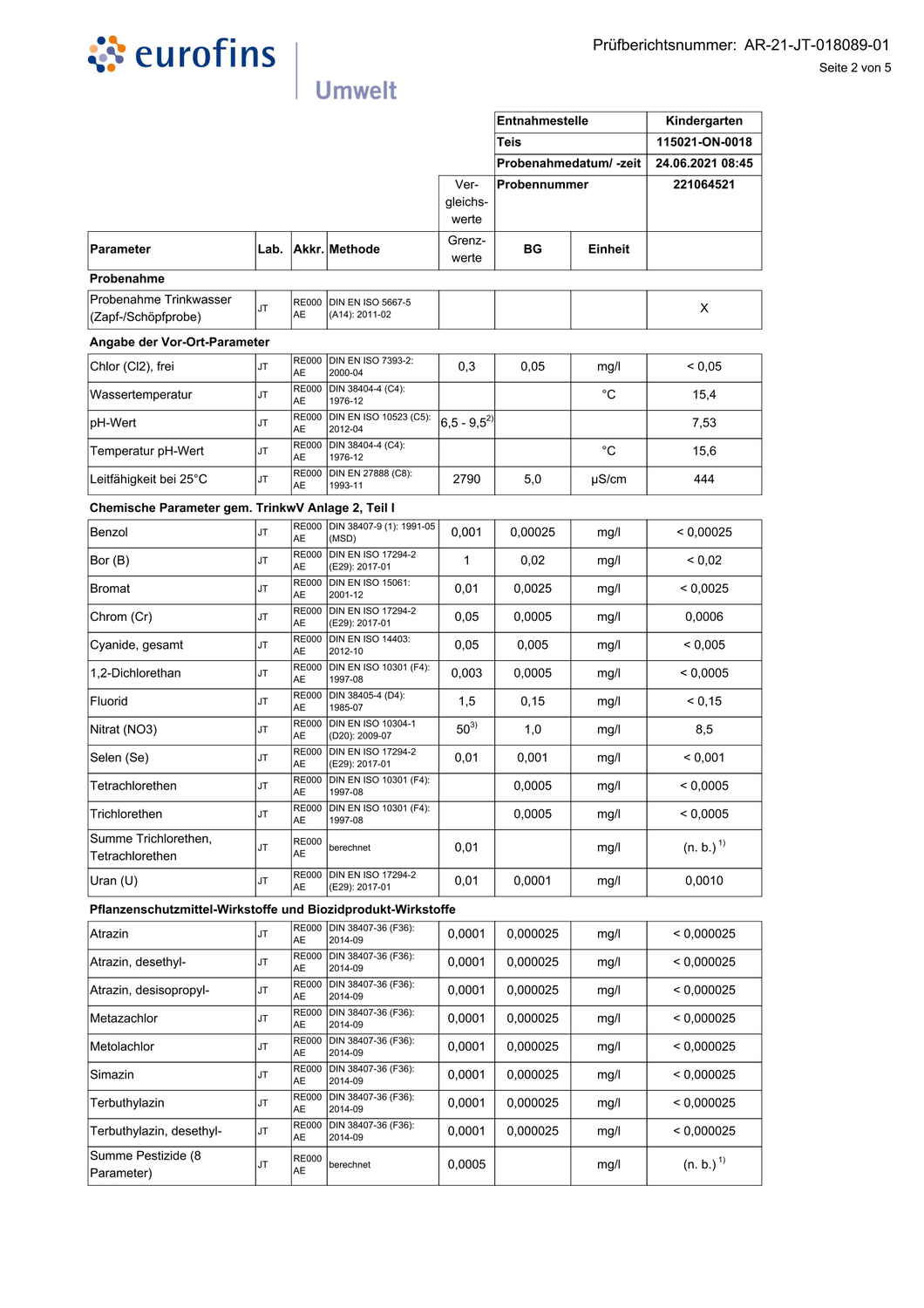

|                                                    |      |                    |                                             |                       | Entnahmestelle<br><b>Teis</b> |             | Kindergarten<br>115021-ON-0018 |
|----------------------------------------------------|------|--------------------|---------------------------------------------|-----------------------|-------------------------------|-------------|--------------------------------|
|                                                    |      |                    |                                             |                       | Probenahmedatum/-zeit         |             | 24.06.2021 08:45               |
|                                                    |      |                    |                                             | Ver-                  | Probennummer                  |             | 221064521                      |
|                                                    |      |                    |                                             | gleichs-<br>werte     |                               |             |                                |
| Parameter                                          | Lab. |                    | Akkr. Methode                               | Grenz-<br>werte       | BG                            | Einheit     |                                |
| Chemische Parameter gem. TrinkwV Anlage 2, Teil II |      |                    |                                             |                       |                               |             |                                |
| Antimon (Sb)                                       | JT   | <b>RE000</b><br>AE | <b>DIN EN ISO 17294-2</b><br>(E29): 2017-01 | 0,005                 | 0,001                         | mg/l        | < 0,001                        |
| Arsen (As)                                         | JT   | <b>RE000</b><br>AE | <b>DIN EN ISO 17294-2</b><br>(E29): 2017-01 | 0,01                  | 0,001                         | mg/l        | < 0,001                        |
| Blei (Pb)                                          | JT   | <b>RE000</b><br>AE | <b>DIN EN ISO 17294-2</b><br>(E29): 2017-01 | 0,01                  | 0,001                         | mg/l        | < 0,001                        |
| Cadmium (Cd)                                       | JT   | <b>RE000</b><br>AE | <b>DIN EN ISO 17294-2</b><br>(E29): 2017-01 | 0,003                 | 0,0001                        | mg/l        | < 0,0001                       |
| Kupfer (Cu)                                        | JT   | <b>RE000</b><br>AE | DIN EN ISO 17294-2<br>(E29): 2017-01        | 2                     | 0,001                         | mg/l        | 0,007                          |
| Nickel (Ni)                                        | JT   | <b>RE000</b><br>AE | <b>DIN EN ISO 17294-2</b><br>(E29): 2017-01 | 0,02                  | 0,001                         | mg/l        | < 0,001                        |
| Nitrit (NO2)                                       | JT   | <b>RE000</b><br>AE | DIN EN 26777 (D10):<br>1993-04              | $0,5^{4)}$            | 0,01                          | mg/l        | ${}_{0.01}$                    |
| Benzo[b]fluoranthen                                | JT   | <b>RE000</b><br>AE | DIN EN ISO 17993 (F18):<br>2004-03          |                       | 0,000001                      | mg/l        | < 0,000001                     |
| Benzo[k]fluoranthen                                | JT   | <b>RE000</b><br>AE | DIN EN ISO 17993 (F18):<br>2004-03          |                       | 0,000001                      | mg/l        | < 0,000001                     |
| Benzo[ghi]perylen                                  | JT   | <b>RE000</b><br>AE | DIN EN ISO 17993 (F18):<br>2004-03          |                       | 0,000001                      | mg/l        | < 0,000001                     |
| Indeno[1,2,3-cd]pyren                              | JT   | RE000<br>AE        | DIN EN ISO 17993 (F18):<br>2004-03          |                       | 0,000001                      | mg/l        | < 0,000001                     |
| Summe PAK 4                                        | JT   | <b>RE000</b><br>AE | DIN EN ISO 17993 (F18):<br>2004-03          | $0,0001^{5}$          |                               | mg/l        | (n. b.) <sup>1</sup>           |
| Benzo[a]pyren                                      | JT   | <b>RE000</b><br>AE | DIN EN ISO 17993 (F18):<br>2004-03          | 0,00001               | 0,000001                      | mg/l        | < 0,000001                     |
| Chloroform (Trichlormethan)                        | JT   | <b>RE000</b><br>AE | DIN EN ISO 10301 (F4):<br>1997-08           |                       | 0,0005                        | mg/l        | 0,0013                         |
| Bromdichlormethan                                  | JT   | <b>RE000</b><br>AE | DIN EN ISO 10301 (F4):<br>1997-08           |                       | 0,0005                        | mg/l        | 0,0010                         |
| Dibromchlormethan                                  | JT   | <b>RE000</b><br>AE | DIN EN ISO 10301 (F4):<br>1997-08           |                       | 0,0005                        | mg/l        | 0,0007                         |
| Tribrommethan                                      | JT   | <b>RE000</b><br>AE | DIN EN ISO 10301 (F4):<br>1997-08           |                       | 0.0005                        | mg/l        | < 0.0005                       |
| Summe Trihalogenmethane                            | JT   | <b>RE000</b><br>AE | berechnet                                   | 0,05                  |                               | mg/l        | 0,0030                         |
| Quecksilber (Hg)                                   | JT   | AE                 | RE000 DIN EN ISO 17852 (E<br>35): 2008-04   | 0,001                 | 0,0001                        | mg/l        | < 0,0001                       |
| Indikatorparameter gem. TrinkwV Anlage 3, Teil I   |      |                    |                                             |                       |                               |             |                                |
| Aluminium (Al)                                     | JT   | <b>RE000</b><br>AE | <b>DIN EN ISO 17294-2</b><br>(E29): 2017-01 | 0,2                   | 0,005                         | mg/l        | ${}< 0,005$                    |
| Ammonium                                           | JT   | <b>RE000</b><br>AЕ | DIN 38406-5 (E5):<br>1983-10                | $0,5^{6}$             | 0,06                          | mg/l        | 0.06                           |
| Chlorid (CI)                                       | JT   | <b>RE000</b><br>AE | <b>DIN EN ISO 10304-1</b><br>(D20): 2009-07 | 250                   | 1,0                           | mg/l        | 13                             |
| Eisen (Fe)                                         | JT   | <b>RE000</b><br>AE | <b>DIN EN ISO 17294-2</b><br>(E29): 2017-01 | 0,2                   | 0,005                         | mg/l        | 0,009                          |
| Leitfähigkeit bei 25°C                             | JT   | <b>RE000</b><br>AE | DIN EN 27888 (C8):<br>1993-11               | 2790                  | 5,0                           | $\mu$ S/cm  | 441                            |
| Mangan (Mn)                                        | JT   | <b>RE000</b><br>AE | <b>DIN EN ISO 17294-2</b><br>(E29): 2017-01 | 0,05                  | 0,001                         | mg/l        | < 0.001                        |
| Natrium (Na)                                       | JT   | <b>RE000</b><br>AE | <b>DIN EN ISO 17294-2</b><br>(E29): 2017-01 | 200                   | 0,1                           | mg/l        | 7,6                            |
| TOC                                                | JT   | <b>RE000</b><br>AE | DIN EN 1484: 2019-04                        |                       | 0,1                           | mg/l        | 0,8                            |
| Sulfat (SO4)                                       | JT   | <b>RE000</b><br>AE | DIN EN ISO 10304-1<br>(D20): 2009-07        | 250                   | 1,0                           | mg/l        | 50                             |
| pH-Wert                                            | JT   | <b>RE000</b><br>AE | DIN EN ISO 10523 (C5):<br>2012-04           | $ 6,5 - 9,5^2\rangle$ |                               |             | 7,78                           |
| Temperatur pH-Wert                                 | JT   | <b>RE000</b><br>AE | DIN 38404-4 (C4):<br>1976-12                |                       |                               | $^{\circ}C$ | 23,1                           |
| Calcitlösekapazität (ber.)                         | JT   | <b>RE000</b><br>AE | DIN 38404-10 (C10):<br>2012-12              | $5^{7}$               |                               | mg/l        | $-0,50$                        |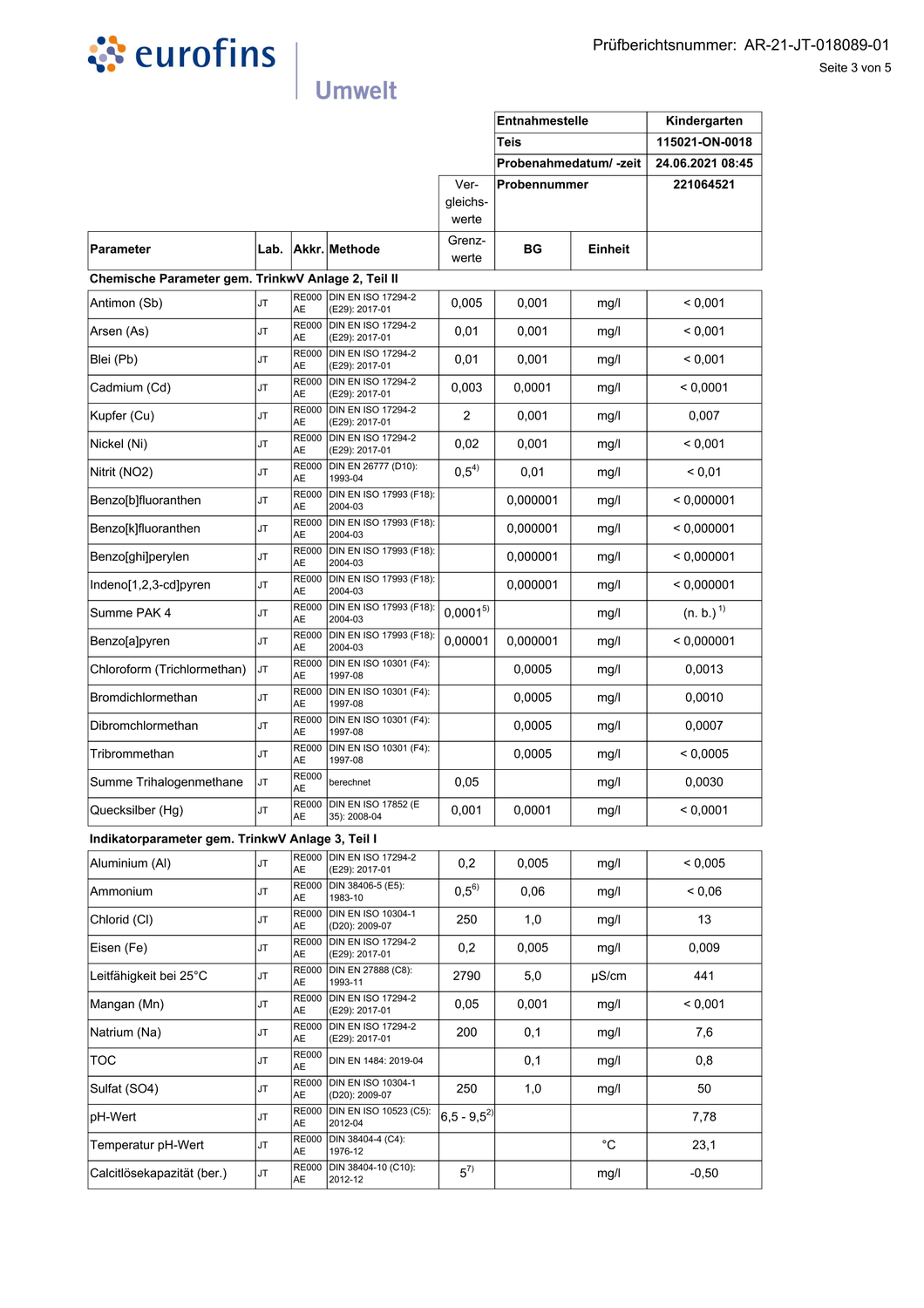

|                                                   |           |                           | <b>Umwelt</b>                               |                   |                                               |                       |                                                                 |
|---------------------------------------------------|-----------|---------------------------|---------------------------------------------|-------------------|-----------------------------------------------|-----------------------|-----------------------------------------------------------------|
|                                                   |           |                           |                                             | Ver-              | <b>Entnahmestelle</b><br>Teis<br>Probennummer | Probenahmedatum/-zeit | Kindergarten<br>115021-ON-0018<br>24.06.2021 08:45<br>221064521 |
|                                                   |           |                           |                                             | gleichs-<br>werte |                                               |                       |                                                                 |
| Parameter                                         | Lab.      |                           | Akkr. Methode                               | Grenz-<br>werte   | <b>BG</b>                                     | Einheit               |                                                                 |
| Ergänzende Untersuchungen                         |           |                           |                                             |                   |                                               |                       |                                                                 |
| Basekapazität bis 8,2<br>(berechnet)              | JT        | <b>AE</b>                 | RE000 DIN 38404-10 (C10):<br>2012-12        |                   |                                               | mmol/l                | $-0,21$                                                         |
| Säurekapazität pH 4,3<br>(m-Wert)                 | <b>JT</b> | <b>RE000</b><br>AE        | DIN 38409-7 (H7-2):<br>2005-12              |                   | 0,1                                           | mmol/l                | 3,3                                                             |
| Temperatur Säurekapazität<br>pH 4,3               | JT        | <b>RE000</b><br>AE        | DIN 38404-4 (C4):<br>1976-12                |                   |                                               | °С                    | 23,1                                                            |
| Calcium (Ca)                                      | <b>JT</b> | <b>RE000</b><br><b>AE</b> | DIN EN ISO 17294-2<br>(E29): 2017-01        |                   | 0,1                                           | mg/l                  | 62,2                                                            |
| Kalium (K)                                        | <b>JT</b> | <b>RE000</b><br><b>AE</b> | <b>DIN EN ISO 17294-2</b><br>(E29): 2017-01 |                   | 0,1                                           | mg/l                  | 1,6                                                             |
| Magnesium (Mg)                                    | <b>JT</b> | <b>RE000</b><br>AE        | DIN EN ISO 17294-2<br>(E29): 2017-01        |                   | 0,1                                           | mg/l                  | 13,7                                                            |
| Carbonathärte                                     | JT.       | <b>RE000</b><br><b>AE</b> | DEV D 8: 1971                               |                   | 0,05                                          | mmol/l                | 1,65                                                            |
| Gesamthärte                                       | JT.       | <b>RE000</b><br>AE        | <b>DIN EN ISO 17294-2</b><br>(E29): 2017-01 |                   | 0,04                                          | °dH                   | 11,9                                                            |
| Gesamthärte                                       | JT        | <b>RE000</b><br>AE        | <b>DIN EN ISO 17294-2</b><br>(E29): 2017-01 |                   | 0,01                                          | mmol/l                | 2,12                                                            |
| Härtebereich                                      | IJт       | <b>RE000</b><br><b>AE</b> | berechnet                                   |                   |                                               |                       | mittel                                                          |
| Sättigungsindex                                   | JT        |                           | DIN 38404-10 (C10):<br>2012-12              |                   |                                               |                       | 0,01                                                            |
| Sättigungs-pH-Wert nach<br>Einstellung mit Calcit | <b>JT</b> |                           | DIN 38404-10 (C10):<br>2012-12              |                   |                                               |                       | 7,52                                                            |
| Korrosionswahrscheinlich-<br>keitsfaktor S1       | <b>JT</b> | <b>RE000</b><br>AE        | DIN EN 12502-3: 2005-03                     |                   |                                               |                       | 0,465                                                           |
| Korrosionswahrscheinlich-<br>keitsfaktor S        | JT        | <b>RE000</b><br><b>AE</b> | DIN EN 12502-2: 2005-03                     |                   |                                               |                       | 6,40                                                            |
| pH-Wert bei<br>Bewertungstemperatur               | JT        | AE                        | RE000 DIN 38404-10 (C10):<br>2012-12        |                   |                                               |                       | 7,532                                                           |
| Hydrogencarbonat (HCO3)                           | JT.       | <b>RE000</b><br>AE        | <b>DEV D 8: 1971</b>                        |                   | 3                                             | mg/l                  | 200                                                             |
| Phosphor (P)                                      | JT.       | <b>RE000</b><br>AE        | <b>DIN EN ISO 17294-2</b><br>(E29): 2017-01 |                   | 0,2                                           | mg/l                  | ${}^{5}$ < 0,2                                                  |
| Phosphat (ber. als PO4)                           | JT.       | <b>RE000</b><br>AE        | <b>DIN EN ISO 17294-2</b><br>(E29): 2017-01 |                   | 0,6                                           | mg/l                  | 0,6                                                             |
| Korrosionswahrscheinlich-<br>keitsfaktor S2       | <b>JT</b> | <b>RE000</b><br><b>AE</b> | DIN EN 12502-3: 2005-03                     |                   |                                               |                       | 10,2                                                            |
| Anorganische Substanzen                           |           |                           |                                             |                   |                                               |                       |                                                                 |
| Sauerstoff (O2)                                   | JТ        | <b>RE000</b><br><b>AE</b> | DIN EN 25814: 1992-11                       |                   | 0,1                                           | mg/l                  | 10,2                                                            |

| Phosphor (P)                                                                                                                                                                                                                            | IJI  | AE                        | (E29): 2017-01                              | ∪,∠ | mg/l | < ∪.∠ |
|-----------------------------------------------------------------------------------------------------------------------------------------------------------------------------------------------------------------------------------------|------|---------------------------|---------------------------------------------|-----|------|-------|
| Phosphat (ber. als PO4)                                                                                                                                                                                                                 | IJT. | <b>RE000</b><br>AE.       | <b>DIN EN ISO 17294-2</b><br>(E29): 2017-01 | 0,6 | mg/l | 0,6   |
| Korrosionswahrscheinlich-<br>keitsfaktor S2                                                                                                                                                                                             | JT.  | <b>RE000</b><br><b>AE</b> | DIN EN 12502-3: 2005-03                     |     |      | 10,2  |
| Anorganische Substanzen                                                                                                                                                                                                                 |      |                           |                                             |     |      |       |
| Sauerstoff (O2)                                                                                                                                                                                                                         | JT   | <b>RE000</b><br><b>AE</b> | DIN EN 25814: 1992-11                       | 0,1 | mg/l | 10,2  |
| Erläuterungen                                                                                                                                                                                                                           |      |                           |                                             |     |      |       |
| BG - Bestimmungsgrenze                                                                                                                                                                                                                  |      |                           |                                             |     |      |       |
| Lab. - Kürzel des durchführenden Labors                                                                                                                                                                                                 |      |                           |                                             |     |      |       |
| Akkr. - Akkreditierungskürzel des Prüflabors                                                                                                                                                                                            |      |                           |                                             |     |      |       |
| X - durchgeführt                                                                                                                                                                                                                        |      |                           |                                             |     |      |       |
| Kommentare zu Ergebnissen                                                                                                                                                                                                               |      |                           |                                             |     |      |       |
| $1$ nicht berechenbar, da alle Werte < BG.                                                                                                                                                                                              |      |                           |                                             |     |      |       |
| Die mit JT gekennzeichneten Parameter wurden von der Eurofins Institut Jäger GmbH (Tübingen) analysiert. Die Bestimmung der mit RE000AE<br>gekennzeichneten Parameter ist nach DIN EN ISO/IEC 17025:2018 D-PL-14201-01-00 akkreditiert. |      |                           |                                             |     |      |       |
|                                                                                                                                                                                                                                         |      |                           |                                             |     |      |       |
|                                                                                                                                                                                                                                         |      |                           |                                             |     |      |       |
|                                                                                                                                                                                                                                         |      |                           |                                             |     |      |       |
|                                                                                                                                                                                                                                         |      |                           |                                             |     |      |       |
|                                                                                                                                                                                                                                         |      |                           |                                             |     |      |       |
|                                                                                                                                                                                                                                         |      |                           |                                             |     |      |       |

### **Eriauteru**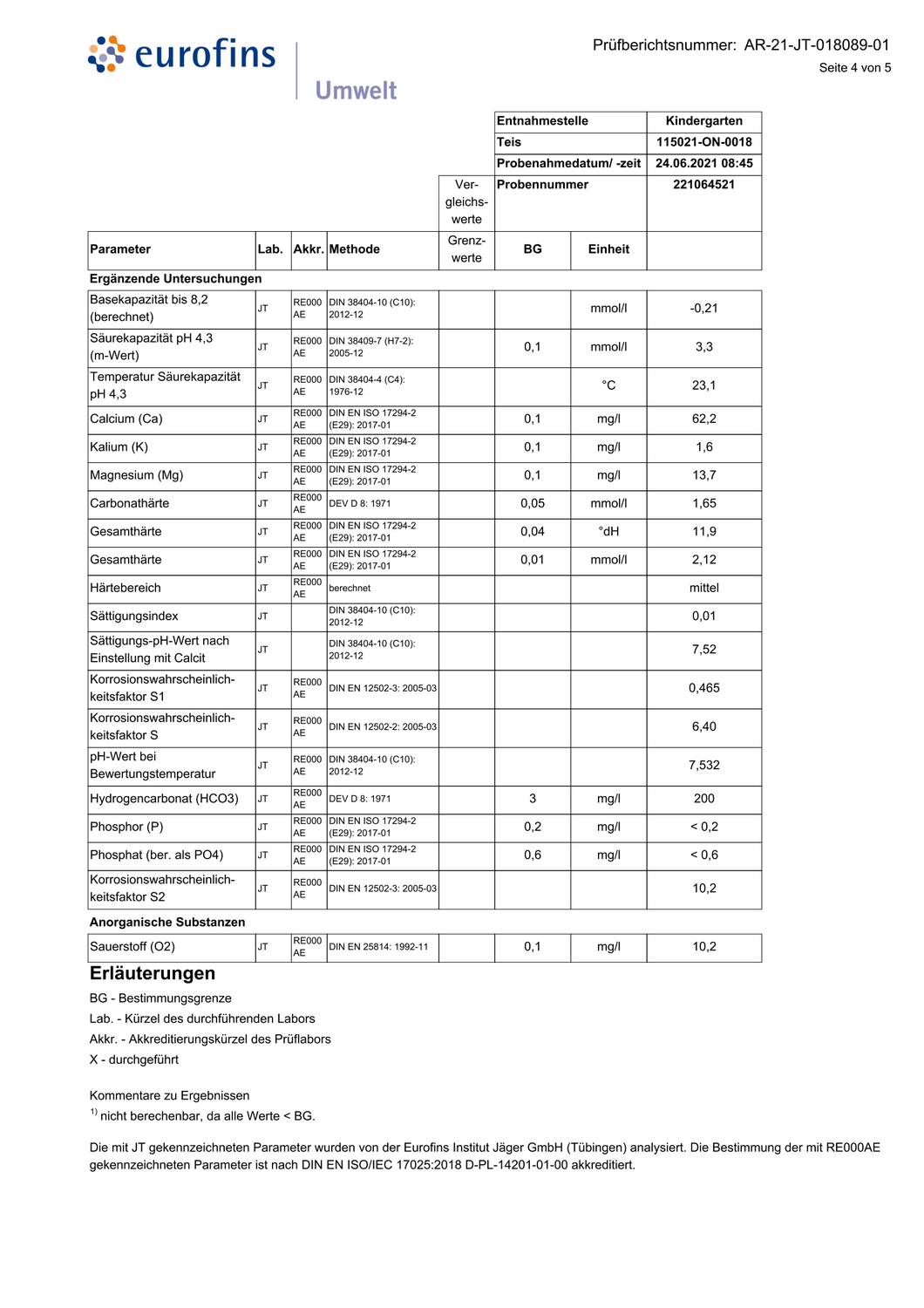

### Erläuterungen zu Vergleichswerten

Untersuchung nach TrinkwV (Stand 2020-06). TrinkwV: Trinkwasserverordnung **TMW: Technischer Maßnahmenwert** GOW: Gesundheitliche Orientierungswerte TWLW: Trinkwasserleitwert

Bitte informieren Sie bei Überschreitungen des Grenzwertes bzw. des technischen Maßnahmenwertes Ihr zuständiges Gesundheitsamt.

Wir weisen darauf hin, dass im Falle von Überschreitungen des technischen Maßnahmenwertes nach Anlage 3 Teil II der TrinkwV im Rahmen einer systemischen Untersuchung nach § 14b eine Meldung an das zuständige Gesundheitsamt gemäß § 15a bereits durch die Untersuchungsstelle erfolgt!

- $2)$ Das Trinkwasser sollte nicht korrosiv wirken. Für Trinkwasser, das zur Abfüllung in verschließbare Behältnisse vorgesehen ist, kann der Mindestwert auf 4,5 pH-Einheiten herabgesetzt werden. Ist dieses Trinkwasser von Natur aus kohlensäurehaltig, kann der Mindestwert niedriger sein.
- $3)$ Die Summe der Beträge aus Nitratkonzentration in mg/l geteilt durch 50 und Nitritkonzentration in mg/l geteilt durch 3 darf nicht größer als 1 sein
- $4)$ Die Summe der Beträge aus Nitratkonzentration in mg/l geteilt durch 50 und Nitritkonzentration in mg/l geteilt durch 3 darf nicht größer als 1 sein. Am Ausgang des Wasserwerks darf der Wert von 0,10 mg/l für Nitrit nicht überschritten werden.
- $5)$ Summe der nachgewiesenen und mengenmäßig bestimmten nachfolgenden Stoffe: Benzo-(b)-fluoranthen, Benzo-(k)-fluoranthen, Benzo-(ghi)-perylen und Indeno-(1,2,3-cd)-pyren.
- $6)$ Die Ursache einer plötzlichen oder kontinuierlichen Erhöhung der üblicherweise gemessenen Konzentration ist zu untersuchen.
- 7) Die Anforderung gilt für Wasserversorgungsanlagen nach § 3 Nummer 2 Buchstabe a und b. Die Anforderung gilt als erfüllt, wenn der pH-Wert am Wasserwerksausgang ≥ 7,7 ist. Hinter der Stelle der Mischung von Trinkwasser aus zwei oder mehr Wasserwerken darf die Calcitlösekapazität im Verteilungsnetz den Wert von 10 mg/l nicht überschreiten. Für Wasserversorgungsanlagen nach § 3 Nummer 2 Buchstabe c wird empfohlen, sich nach dieser Anforderung zu richten, wenn nicht andere Maßnahmen zur Berücksichtigung der Aggressivität des Trinkwassers gegenüber Werkstoffen getroffen werden.

Bei der Darstellung von Grenz- bzw. Richtwerten im Prüfbericht handelt es sich ausschließlich um eine Serviceleistung der EUROFINS UMWELT. Eine rechtsverbindliche Zuordnung der Prüfberichtsergebnisse im Sinne der zitierten Regularien wird ausdrücklich ausgeschlossen. Die zitierten Grenz- und Richtwerte sind teilweise vereinfacht dargestellt und berücksichtigen nicht alle Kommentare, Nebenbestimmungen und/oder Ausnahmeregelungen des entsprechenden Regelwerkes.

### Grenzwertabgleich

Der Grenzwertabgleich bezieht sich ausschließlich auf die in AR-21-JT-018089-01 aufgeführten Ergebnisse. Die zitierten Grenz- und Richtwerte sind teilweise vereinfacht dargestellt und berücksichtigen nicht alle Kommentare, Nebenbestimmungen und/oder Ausnahmeregelungen des entsprechenden Regelwerkes.

Der Grenzwertabgleich erfolgt auf Basis eines rein nummerischen Vergleichs des erhaltenen Messwertes mit den entsprechenden Grenz- und Richtwerten. Die erweiterte Messunsicherheit wird hierbei im Sinne der Vorgaben der TrinkwV berücksichtigt.

Keine der in AR-21-JT-018089-01 enthaltenen Proben weist eine Überschreitung des niedrigsten Zuordnungswertes, bzw. eine Verletzung eines Grenz- oder Richtwertes der Liste TrinkwV (Stand 2020-06) auf.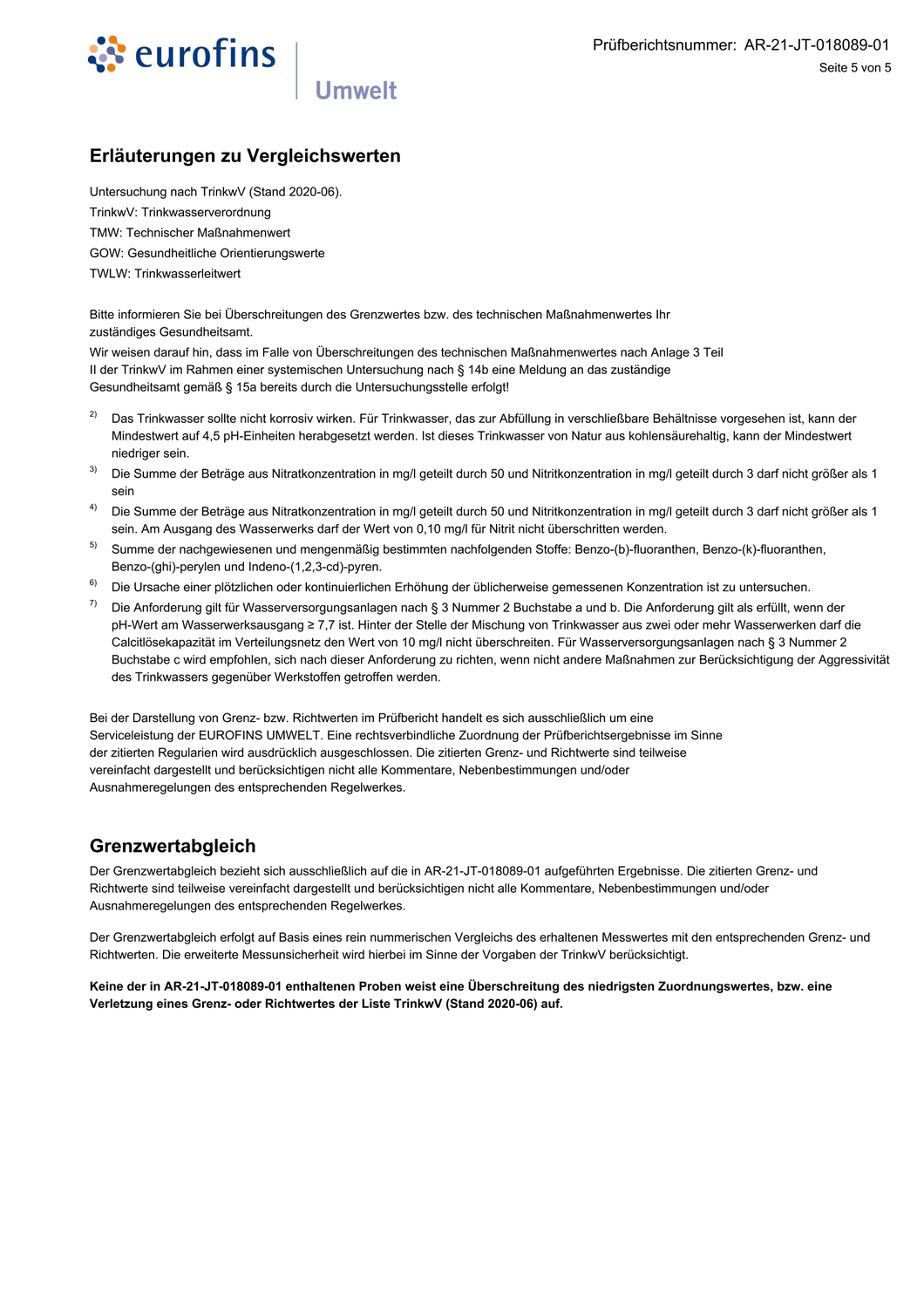

Eurofins Institut Jäger GmbH - Ernst-Simon-Strasse 2-4 - D-72072 - Tübingen

**Stadtwerke Herrenberg** Abt. Wasserversorgung **Stuttgarter Straße 92** 71083 Herrenberg

Probenehmer:

| Titel:               | Prüfbericht zu Auftrag 22109811               |
|----------------------|-----------------------------------------------|
| Prüfberichtsnummer:  | AR-21-JT-009595-01                            |
| Auftragsbezeichnung: | Untersuchung gemäß TrinkwV Parameter Gruppe B |
| Probenahmeort:       | Gültstein / Kappstraße                        |
| Anzahl Proben:       | 1                                             |
| Probenart:           | <b>Trinkwasser</b>                            |
| Probenahmedatum:     | 13.04.2021                                    |

Eurofins Institut Jäger GmbH, Nils Wendlandt

| Probeneingangsdatum: | 13.04.2021              |
|----------------------|-------------------------|
| Prüfzeitraum:        | 13.04.2021 - 22.04.2021 |

Die Prüfergebnisse beziehen sich ausschließlich auf die untersuchten Prüfgegenstände. Sofern die Probenahme nicht durch unser Labor oder in unserem Auftrag erfolgte, wird hierfür keine Gewähr übernommen. Die Ergebnisse beziehen sich in diesem Fall auf die Proben im Anlieferungszustand. Dieser Prüfbericht enthält eine qualifizierte elektronische Signatur und darf nur vollständig und unverändert weiterverbreitet werden. Auszüge oder Änderungen bedürfen in jedem Einzelfall der Genehmigung der EUROFINS UMWELT.

Es gelten die Allgemeinen Verkaufsbedingungen (AVB), sofern nicht andere Regelungen vereinbart sind. Die aktuellen AVB können Sie unter http://www.eurofins.de/umwelt/avb.aspx einsehen.

Das beauftragte Prüflaboratorium ist durch die DAkkS nach DIN EN ISO/IEC 17025:2018 akkreditiert. Die Akkreditierung gilt nur für den in der Urkundenanlage (D-PL-14201-01-00) aufgeführten Umfang.

Irene Baumann **Analytical Service Manager** Tel. +49 7071 7007 43

Digital signiert, 26.04.2021 Irene Baumann Prüfleitung



Eurofins Institut Jäger GmbH Ernst-Simon-Strasse 2-4 D-72072 Tübingen

Tel. +49 7071 7007 0 +49 7071 7007 77 Fax umwelt-tuebingen@eurofins.de www.eurofins.de/umwelt

GF: Lars Dohl

Registergericht Stuttgart, HRB 382768 USt.-ID.Nr. DE 245713899

Bankverbindung: UniCredit Bank BLZ 207 300 17 Kto 7000 000600 IBAN DE15 2073 0017 7000 0006 00 BIC/SWIFT HYVEDEMME17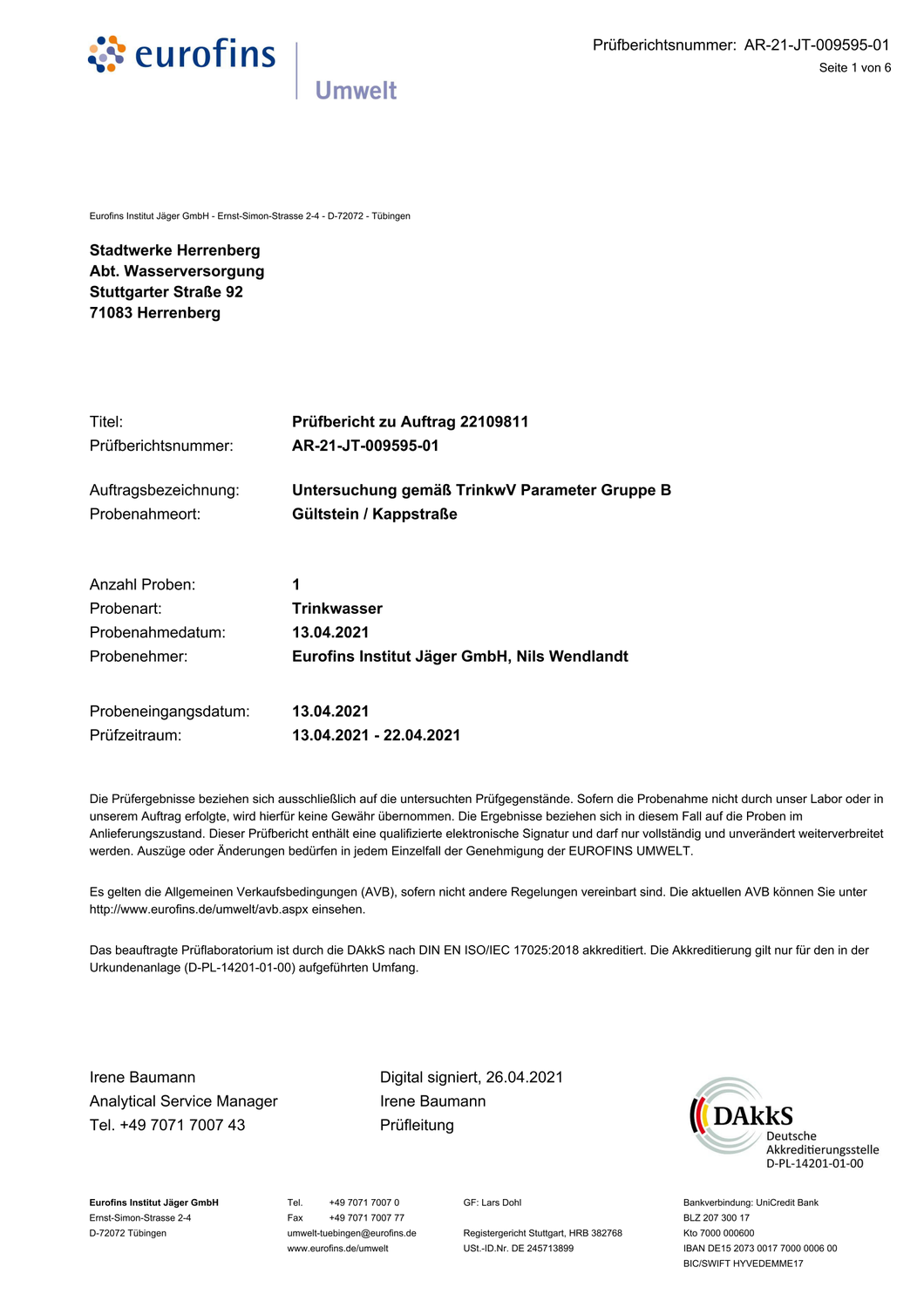

|                                                              |           |                           |                                             |                           | Probenahmedatum/-zeit |             | 13.04.2021 14:10        |
|--------------------------------------------------------------|-----------|---------------------------|---------------------------------------------|---------------------------|-----------------------|-------------|-------------------------|
|                                                              |           |                           |                                             | Ver-<br>gleichs-<br>werte | Probennummer          |             | 221034483               |
| Parameter                                                    | Lab.      |                           | Akkr. Methode                               | Grenz-<br>werte           | BG                    | Einheit     |                         |
| Probenahme                                                   |           |                           |                                             |                           |                       |             |                         |
| Probenahme Trinkwasser<br>(Zapf-/Schöpfprobe)                | <b>JT</b> | <b>AE</b>                 | RE000 DIN EN ISO 5667-5<br>(A14): 2011-02   |                           |                       |             | X                       |
| Angabe der Vor-Ort-Parameter                                 |           |                           |                                             |                           |                       |             |                         |
| Chlor (Cl2), frei                                            | <b>JT</b> | AE                        | RE000 DIN EN ISO 7393-2:<br>2000-04         | 0,3                       | 0,05                  | mg/l        | ${}_{0,05}$             |
| Wassertemperatur                                             | <b>JT</b> | RE000<br><b>AE</b>        | DIN 38404-4 (C4):<br>1976-12                |                           |                       | °C          | 9,0                     |
| pH-Wert                                                      | <b>JT</b> | AE                        | RE000 DIN EN ISO 10523 (C5):<br>2012-04     | $ 6,5 - 9,5^2\rangle$     |                       |             | 7,48                    |
| Temperatur pH-Wert                                           | <b>JT</b> | AE                        | RE000 DIN 38404-4 (C4):<br>1976-12          |                           |                       | $^{\circ}C$ | 10,0                    |
| Leitfähigkeit bei 25°C                                       | <b>JT</b> | AE                        | RE000 DIN EN 27888 (C8):<br>1993-11         | 2790                      | 5,0                   | µS/cm       | 441                     |
| Chemische Parameter gem. TrinkwV Anlage 2, Teil I            |           |                           |                                             |                           |                       |             |                         |
| Benzol                                                       | <b>JT</b> | AE                        | RE000 DIN 38407-9 (1): 1991-05<br>(MSD)     | 0,001                     | 0,00025               | mg/l        | < 0.00025               |
| Bor (B)                                                      | <b>JT</b> | AE                        | RE000 DIN EN ISO 17294-2<br>(E29): 2017-01  | 1                         | 0,02                  | mg/l        | 0,02                    |
| Bromat                                                       | <b>JT</b> | AE                        | RE000 DIN EN ISO 15061:<br>2001-12          | 0,01                      | 0,0025                | mg/l        | < 0,0025                |
| Chrom (Cr)                                                   | <b>JT</b> | AE                        | RE000 DIN EN ISO 17294-2<br>(E29): 2017-01  | 0,05                      | 0,0005                | mg/l        | 0.0007                  |
| Cyanide, gesamt                                              | <b>JT</b> | RE000<br>AE               | <b>DIN EN ISO 14403:</b><br>2012-10         | 0,05                      | 0,005                 | mg/l        | ${}_{0.005}$            |
| 1,2-Dichlorethan                                             | <b>JT</b> | <b>RE000</b><br>AE        | DIN EN ISO 10301 (F4):<br>1997-08           | 0,003                     | 0,0005                | mg/l        | < 0.0005                |
| Fluorid                                                      | <b>JT</b> | <b>RE000</b><br>AE        | DIN 38405-4 (D4):<br>1985-07                | 1,5                       | 0, 15                 | mg/l        | < 0,15                  |
| Nitrat (NO3)                                                 | <b>JT</b> | <b>RE000</b><br><b>AE</b> | DIN EN ISO 10304-1<br>(D20): 2009-07        | $50^{3}$                  | 1,0                   | mg/l        | 8,7                     |
| Selen (Se)                                                   | <b>JT</b> | <b>RE000</b><br>AE        | <b>DIN EN ISO 17294-2</b><br>(E29): 2017-01 | 0,01                      | 0,001                 | mg/l        | < 0.001                 |
| Tetrachlorethen                                              | <b>JT</b> | RE000<br>AE               | DIN EN ISO 10301 (F4):<br>1997-08           |                           | 0,0005                | mg/l        | < 0,0005                |
| Trichlorethen                                                | IJΤ       | AE                        | RE000 DIN EN ISO 10301 (F4):<br>1997-08     |                           | 0,0005                | mg/l        | < 0,0005                |
| Summe Trichlorethen,<br>Tetrachlorethen                      | <b>JT</b> | <b>RE000</b><br>AE        | berechnet                                   | 0,01                      |                       | mg/l        | $(n. b.)$ <sup>1)</sup> |
| Uran $(U)$                                                   | <b>JT</b> | <b>RE000</b><br>AE        | <b>DIN EN ISO 17294-2</b><br>(E29): 2017-01 | 0,01                      | 0,0001                | mg/l        | 0,0010                  |
| Pflanzenschutzmittel-Wirkstoffe und Biozidprodukt-Wirkstoffe |           |                           |                                             |                           |                       |             |                         |
| Atrazin                                                      | <b>JT</b> | AE                        | RE000 DIN 38407-36 (F36):<br>2014-09        | 0,0001                    | 0,000025              | mg/l        | < 0,000025              |
| Atrazin, desethyl-                                           | <b>JT</b> | <b>RE000</b><br>AE        | DIN 38407-36 (F36):<br>2014-09              | 0.0001                    | 0,000025              | mg/l        | < 0.000025              |
| Atrazin, desisopropyl-                                       | <b>JT</b> | <b>RE000</b><br>AE        | DIN 38407-36 (F36):<br>2014-09              | 0,0001                    | 0.000025              | mg/l        | < 0.000025              |
| Metazachlor                                                  | <b>JT</b> | <b>RE000</b><br>AE        | DIN 38407-36 (F36):<br>2014-09              | 0,0001                    | 0,000025              | mg/l        | < 0,000025              |
| Metolachlor                                                  | <b>JT</b> | <b>RE000</b><br>AE        | DIN 38407-36 (F36):<br>2014-09              | 0,0001                    | 0,000025              | mg/l        | < 0.000025              |
| Simazin                                                      | <b>JT</b> | <b>RE000</b><br>AE        | DIN 38407-36 (F36):<br>2014-09              | 0,0001                    | 0,000025              | mg/l        | < 0,000025              |
| Terbuthylazin                                                | <b>JT</b> | RE000<br>AE               | DIN 38407-36 (F36):<br>2014-09              | 0,0001                    | 0,000025              | mg/l        | < 0,000025              |
| Terbuthylazin, desethyl-                                     | <b>JT</b> | <b>RE000</b><br>AE        | DIN 38407-36 (F36):<br>2014-09              | 0,0001                    | 0,000025              | mg/l        | < 0.000025              |
|                                                              |           |                           |                                             |                           |                       |             |                         |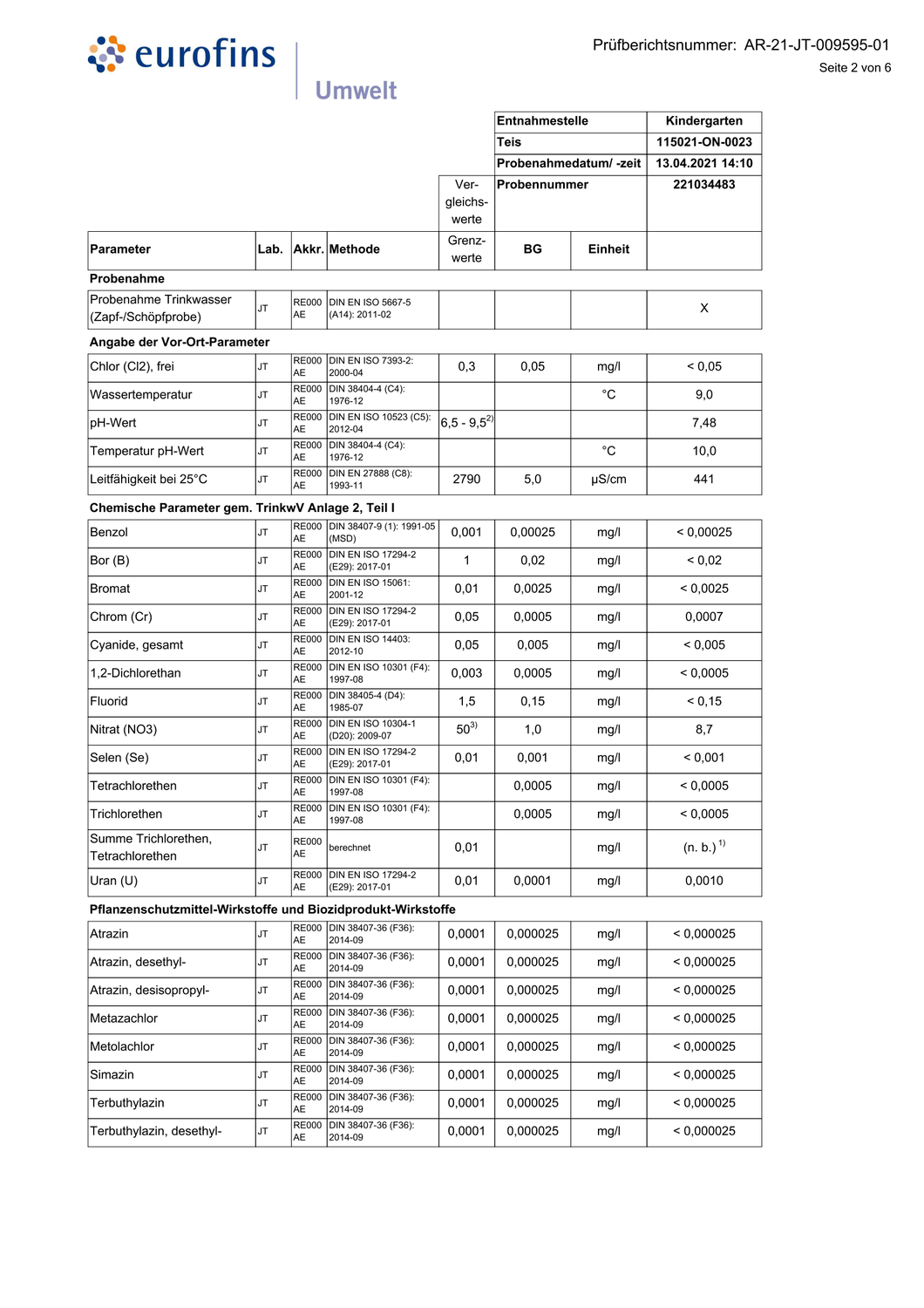

|                                                    |      |                    |                                             |                       | Entnahmestelle<br><b>Teis</b> |             | Kindergarten<br>115021-ON-0023 |
|----------------------------------------------------|------|--------------------|---------------------------------------------|-----------------------|-------------------------------|-------------|--------------------------------|
|                                                    |      |                    |                                             |                       | Probenahmedatum/-zeit         |             | 13.04.2021 14:10               |
|                                                    |      |                    |                                             | Ver-                  | Probennummer                  |             | 221034483                      |
|                                                    |      |                    |                                             | gleichs-<br>werte     |                               |             |                                |
| Parameter                                          | Lab. |                    | Akkr. Methode                               | Grenz-<br>werte       | BG                            | Einheit     |                                |
| Chemische Parameter gem. TrinkwV Anlage 2, Teil II |      |                    |                                             |                       |                               |             |                                |
| Antimon (Sb)                                       | JT   | <b>RE000</b><br>AE | <b>DIN EN ISO 17294-2</b><br>(E29): 2017-01 | 0,005                 | 0,001                         | mg/l        | < 0,001                        |
| Arsen (As)                                         | JT   | <b>RE000</b><br>AE | <b>DIN EN ISO 17294-2</b><br>(E29): 2017-01 | 0,01                  | 0,001                         | mg/l        | < 0,001                        |
| Blei (Pb)                                          | JT   | <b>RE000</b><br>AE | <b>DIN EN ISO 17294-2</b><br>(E29): 2017-01 | 0,01                  | 0,001                         | mg/l        | < 0,001                        |
| Cadmium (Cd)                                       | JT   | <b>RE000</b><br>AE | <b>DIN EN ISO 17294-2</b><br>(E29): 2017-01 | 0,003                 | 0,0001                        | mg/l        | < 0,0001                       |
| Kupfer (Cu)                                        | JT   | <b>RE000</b><br>AE | DIN EN ISO 17294-2<br>(E29): 2017-01        | 2                     | 0,001                         | mg/l        | 0,017                          |
| Nickel (Ni)                                        | JT   | <b>RE000</b><br>AE | <b>DIN EN ISO 17294-2</b><br>(E29): 2017-01 | 0,02                  | 0,001                         | mg/l        | < 0,001                        |
| Nitrit (NO2)                                       | JT   | <b>RE000</b><br>AE | DIN EN 26777 (D10):<br>1993-04              | $0,5^{4)}$            | 0,01                          | mg/l        | ${}_{0.01}$                    |
| Benzo[b]fluoranthen                                | JT   | <b>RE000</b><br>AE | DIN EN ISO 17993 (F18):<br>2004-03          |                       | 0,000001                      | mg/l        | < 0,000001                     |
| Benzo[k]fluoranthen                                | JT   | <b>RE000</b><br>AE | DIN EN ISO 17993 (F18):<br>2004-03          |                       | 0,000001                      | mg/l        | < 0,000001                     |
| Benzo[ghi]perylen                                  | JT   | <b>RE000</b><br>AE | DIN EN ISO 17993 (F18):<br>2004-03          |                       | 0,000001                      | mg/l        | < 0,000001                     |
| Indeno[1,2,3-cd]pyren                              | JT   | RE000<br>AE        | DIN EN ISO 17993 (F18):<br>2004-03          |                       | 0,000001                      | mg/l        | < 0,000001                     |
| Summe PAK 4                                        | JT   | <b>RE000</b><br>AE | DIN EN ISO 17993 (F18):<br>2004-03          | $0,0001^{5}$          |                               | mg/l        | (n. b.) <sup>1</sup>           |
| Benzo[a]pyren                                      | JT   | <b>RE000</b><br>AE | DIN EN ISO 17993 (F18):<br>2004-03          | 0,00001               | 0,000001                      | mg/l        | < 0,000001                     |
| Chloroform (Trichlormethan)                        | JT   | <b>RE000</b><br>AE | DIN EN ISO 10301 (F4):<br>1997-08           |                       | 0,0005                        | mg/l        | 0,0016                         |
| Bromdichlormethan                                  | JT   | <b>RE000</b><br>AE | DIN EN ISO 10301 (F4):<br>1997-08           |                       | 0,0005                        | mg/l        | 0,0011                         |
| Dibromchlormethan                                  | JT   | <b>RE000</b><br>AE | DIN EN ISO 10301 (F4):<br>1997-08           |                       | 0,0005                        | mg/l        | 0,0008                         |
| Tribrommethan                                      | JT   | <b>RE000</b><br>AE | DIN EN ISO 10301 (F4):<br>1997-08           |                       | 0.0005                        | mg/l        | < 0,0005                       |
| Summe Trihalogenmethane                            | JT   | <b>RE000</b><br>AE | berechnet                                   | 0,05                  |                               | mg/l        | 0,0035                         |
| Quecksilber (Hg)                                   | JT   | AE                 | RE000 DIN EN ISO 17852 (E<br>35): 2008-04   | 0,001                 | 0,0001                        | mg/l        | < 0,0001                       |
| Indikatorparameter gem. TrinkwV Anlage 3, Teil I   |      |                    |                                             |                       |                               |             |                                |
| Aluminium (Al)                                     | JT   | <b>RE000</b><br>AE | <b>DIN EN ISO 17294-2</b><br>(E29): 2017-01 | 0,2                   | 0,005                         | mg/l        | ${}< 0,005$                    |
| Ammonium                                           | JT   | <b>RE000</b><br>AЕ | DIN 38406-5 (E5):<br>1983-10                | $0,5^{6}$             | 0,06                          | mg/l        | 0.06                           |
| Chlorid (CI)                                       | JT   | <b>RE000</b><br>AE | DIN EN ISO 10304-1<br>(D20): 2009-07        | 250                   | 1,0                           | mg/l        | 12                             |
| Eisen (Fe)                                         | JT   | <b>RE000</b><br>AE | <b>DIN EN ISO 17294-2</b><br>(E29): 2017-01 | 0,2                   | 0,005                         | mg/l        | ${}_{0.005}$                   |
| Leitfähigkeit bei 25°C                             | JT   | <b>RE000</b><br>AE | DIN EN 27888 (C8):<br>1993-11               | 2790                  | 5,0                           | $\mu$ S/cm  | 438                            |
| Mangan (Mn)                                        | JT   | <b>RE000</b><br>AE | <b>DIN EN ISO 17294-2</b><br>(E29): 2017-01 | 0,05                  | 0,001                         | mg/l        | < 0,001                        |
| Natrium (Na)                                       | JT   | <b>RE000</b><br>AE | <b>DIN EN ISO 17294-2</b><br>(E29): 2017-01 | 200                   | 0,1                           | mg/l        | 7,1                            |
| TOC                                                | JT   | <b>RE000</b><br>AE | DIN EN 1484: 2019-04                        |                       | 0,1                           | mg/l        | 1,0                            |
| Sulfat (SO4)                                       | JT   | <b>RE000</b><br>AE | DIN EN ISO 10304-1<br>(D20): 2009-07        | 250                   | 1,0                           | mg/l        | 47                             |
| pH-Wert                                            | JT   | <b>RE000</b><br>AE | DIN EN ISO 10523 (C5):<br>2012-04           | $ 6,5 - 9,5^2\rangle$ |                               |             | 7,91                           |
| Temperatur pH-Wert                                 | JT   | <b>RE000</b><br>AE | DIN 38404-4 (C4):<br>1976-12                |                       |                               | $^{\circ}C$ | 22,7                           |
| Calcitlösekapazität (ber.)                         | JT   | <b>RE000</b><br>AE | DIN 38404-10 (C10):<br>2012-12              | $5^{7}$               |                               | mg/l        | $-11$                          |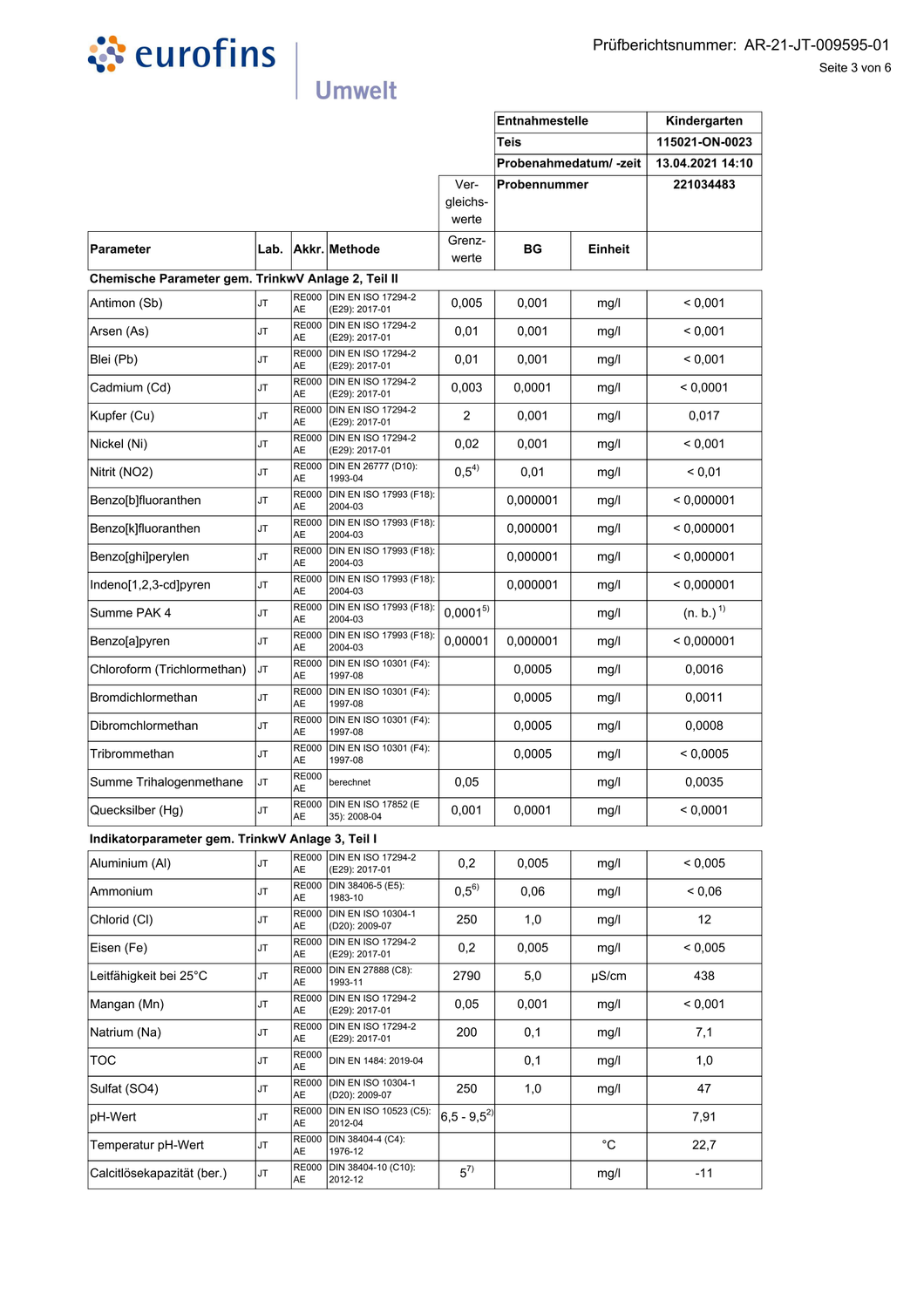

|                  |                       |                  | Prüfberichtsnummer: AR-21-JT-009595-01<br>Seite 4 von 6 |
|------------------|-----------------------|------------------|---------------------------------------------------------|
|                  | Entnahmestelle        | Kindergarten     |                                                         |
|                  | <b>Teis</b>           | 115021-ON-0023   |                                                         |
|                  | Probenahmedatum/-zeit | 13.04.2021 14:10 |                                                         |
| Ver-<br>aleichs- | Probennummer          | 221034483        |                                                         |

|                                                   |           |                           |                                             |                           | <b>Entnahmestelle</b> |               | Kindergarten<br>115021-ON-0023<br>13.04.2021 14:10 |
|---------------------------------------------------|-----------|---------------------------|---------------------------------------------|---------------------------|-----------------------|---------------|----------------------------------------------------|
|                                                   |           |                           |                                             |                           | <b>Teis</b>           |               |                                                    |
|                                                   |           |                           |                                             |                           | Probenahmedatum/-zeit |               |                                                    |
|                                                   |           |                           |                                             | Ver-<br>gleichs-<br>werte | Probennummer          |               | 221034483                                          |
| Parameter                                         |           |                           | Lab. Akkr. Methode                          | Grenz-<br>werte           | BG                    | Einheit       |                                                    |
| Ergänzende Untersuchungen                         |           |                           |                                             |                           |                       |               |                                                    |
| Basekapazität bis 8,2<br>(berechnet)              | JT        | <b>RE000</b><br>AE        | DIN 38404-10 (C10):<br>2012-12              |                           |                       | mmol/l        | $-0,05$                                            |
| Säurekapazität pH 4,3<br>(m-Wert)                 | JT        | <b>RE000</b><br><b>AE</b> | DIN 38409-7 (H7-2):<br>2005-12              |                           | 0,1                   | mmol/l        | 3,3                                                |
| Temperatur Säurekapazität<br>pH 4,3               | JT        | <b>RE000</b><br>AE        | DIN 38404-4 (C4):<br>1976-12                |                           |                       | °C            | 20,0                                               |
| Calcium (Ca)                                      | JT        | <b>RE000</b><br>AE        | DIN EN ISO 17294-2<br>(E29): 2017-01        |                           | 0,1                   | mg/l          | 63,5                                               |
| Kalium (K)                                        | JT        | <b>RE000</b><br>AE        | <b>DIN EN ISO 17294-2</b><br>(E29): 2017-01 |                           | 0,1                   | mg/l          | 1,5                                                |
| Magnesium (Mg)                                    | JT        | <b>RE000</b><br>AE        | <b>DIN EN ISO 17294-2</b><br>(E29): 2017-01 |                           | 0,1                   | mg/l          | 13,6                                               |
| Carbonathärte                                     | JT        | <b>RE000</b><br>AE        | DEV D 8: 1971                               |                           | 0,05                  | mmol/l        | 1,64                                               |
| Gesamthärte                                       | JT        | <b>RE000</b><br>AE        | <b>DIN EN ISO 17294-2</b><br>(E29): 2017-01 |                           | 0,04                  | $^{\circ}$ dH | 12,0                                               |
| Gesamthärte                                       | JT        | <b>RE000</b><br>AE        | <b>DIN EN ISO 17294-2</b><br>(E29): 2017-01 |                           | 0,01                  | mmol/l        | 2,14                                               |
| Härtebereich                                      | JT        | <b>RE000</b><br><b>AE</b> | berechnet                                   |                           |                       |               | mittel                                             |
| Sättigungsindex                                   | <b>JT</b> |                           | DIN 38404-10 (C10):<br>2012-12              |                           |                       |               | 0,43                                               |
| Sättigungs-pH-Wert nach<br>Einstellung mit Calcit | JT        |                           | DIN 38404-10 (C10):<br>2012-12              |                           |                       |               | 7,67                                               |
| Korrosionswahrscheinlich-<br>keitsfaktor S1       | JT        | <b>RE000</b><br>AE        | DIN EN 12502-3: 2005-03                     |                           |                       |               | 0,446                                              |
| Korrosionswahrscheinlich-<br>keitsfaktor S        | JT        | <b>RE000</b><br>AE        | DIN EN 12502-2: 2005-03                     |                           |                       |               | 6,68                                               |
| pH-Wert bei<br>Bewertungstemperatur               | JT        | <b>AE</b>                 | RE000 DIN 38404-10 (C10):<br>2012-12        |                           |                       |               | 8,047                                              |
| Hydrogencarbonat (HCO3)                           | JT        | <b>RE000</b><br>AE        | DEV D 8: 1971                               |                           | 3                     | mg/l          | 200                                                |
| Phosphor (P)                                      | JT        | <b>RE000</b><br>AE        | <b>DIN EN ISO 17294-2</b><br>(E29): 2017-01 |                           | 0,2                   | mg/l          | ${}^{5}$ 0.2                                       |
| Phosphat (ber. als PO4)                           | <b>JT</b> | <b>RE000</b><br>AE        | <b>DIN EN ISO 17294-2</b><br>(E29): 2017-01 |                           | 0,6                   | mg/l          | ${}^{5.0}$                                         |
| Korrosionswahrscheinlich-<br>keitsfaktor S2       | JT        | <b>RE000</b><br>AE        | DIN EN 12502-3: 2005-03                     |                           |                       |               | 9,39                                               |
| Anorganische Substanzen                           |           |                           |                                             |                           |                       |               |                                                    |
| Sauerstoff (O2)                                   | <b>JT</b> | <b>RE000</b><br>AE        | DIN EN 25814: 1992-11                       |                           | 0,1                   | mg/l          | 12,8                                               |
| Sonstige Pflanzenschutzmittel                     |           |                           |                                             |                           |                       |               |                                                    |
| Summe Pestizide (8<br>Parameter)                  | JT        | <b>RE000</b><br>AE        | berechnet                                   | 0,0005                    |                       | mg/l          | (n. b.) <sup>1</sup>                               |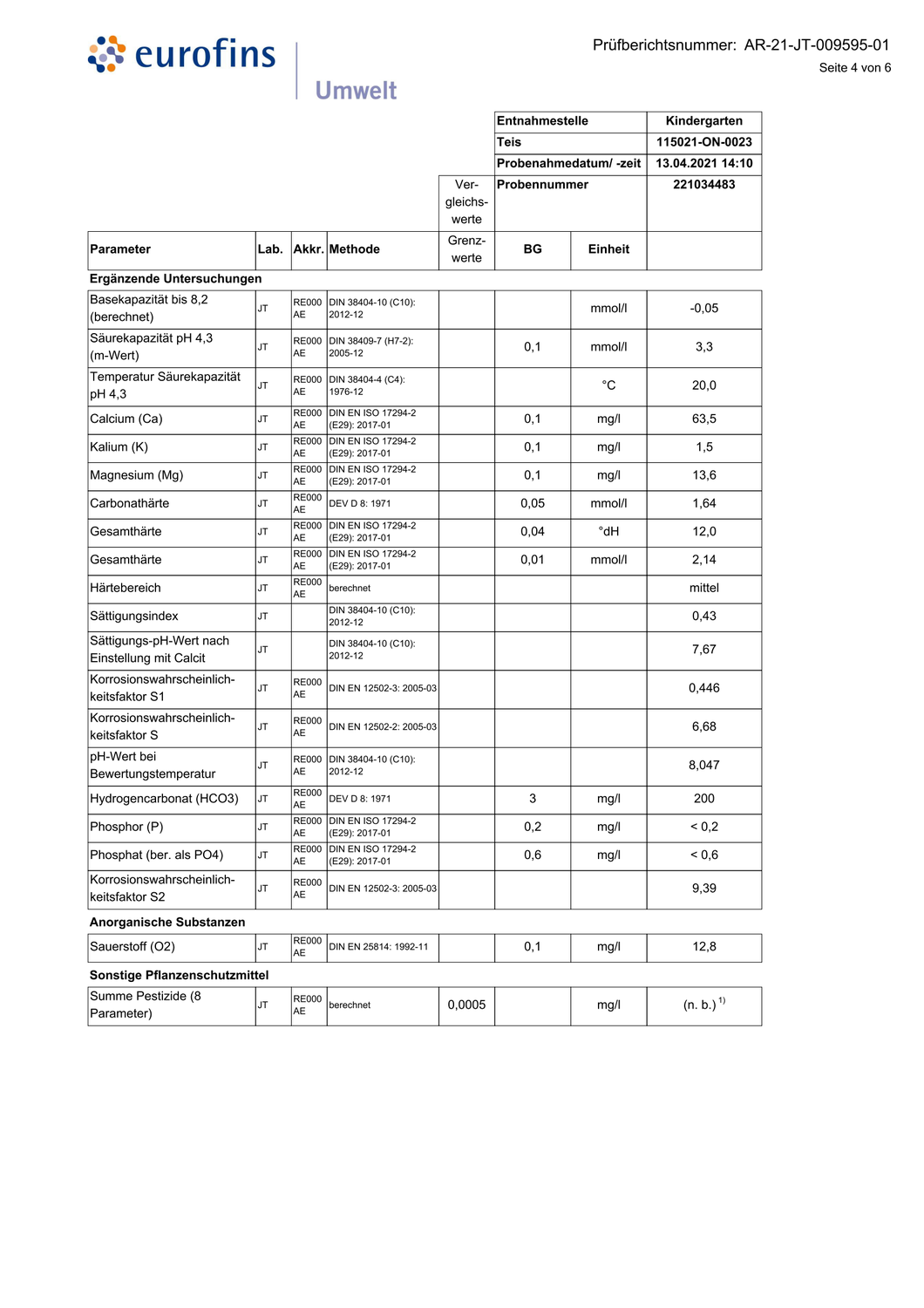

### Erläuterungen

**BG** - Bestimmungsgrenze Lab. - Kürzel des durchführenden Labors Akkr. - Akkreditierungskürzel des Prüflabors X - durchgeführt

Kommentare zu Ergebnissen  $<sup>1</sup>$  nicht berechenbar, da alle Werte < BG.</sup>

Die mit JT gekennzeichneten Parameter wurden von der Eurofins Institut Jäger GmbH (Tübingen) analysiert. Die Bestimmung der mit RE000AE gekennzeichneten Parameter ist nach DIN EN ISO/IEC 17025:2018 D-PL-14201-01-00 akkreditiert.

### Erläuterungen zu Vergleichswerten

Untersuchung nach TrinkwV (Stand 2020-06). TrinkwV: Trinkwasserverordnung TMW: Technischer Maßnahmenwert GOW: Gesundheitliche Orientierungswerte **TWLW: Trinkwasserleitwert** 

Bitte informieren Sie bei Überschreitungen des Grenzwertes bzw. des technischen Maßnahmenwertes Ihr zuständiges Gesundheitsamt

**Umwelt** 

Wir weisen darauf hin, dass im Falle von Überschreitungen des technischen Maßnahmenwertes nach Anlage 3 Teil II der TrinkwV im Rahmen einer systemischen Untersuchung nach §

14b eine Meldung an das zuständige Gesundheitsamt gemäß § 15a bereits durch die Untersuchungsstelle erfolgt!

- $2)$ Das Trinkwasser sollte nicht korrosiv wirken. Für Trinkwasser, das zur Abfüllung in verschließbare Behältnisse vorgesehen ist, kann der Mindestwert auf 4,5 pH-Einheiten herabgesetzt werden. Ist dieses Trinkwasser von Natur aus kohlensäurehaltig, kann der Mindestwert niedriger sein.
- $3)$ Die Summe der Beträge aus Nitratkonzentration in mg/l geteilt durch 50 und Nitritkonzentration in mg/l geteilt durch 3 darf nicht größer als 1 sein
- $4)$ Die Summe der Beträge aus Nitratkonzentration in mg/l geteilt durch 50 und Nitritkonzentration in mg/l geteilt durch 3 darf nicht größer als 1 sein. Am Ausgang des Wasserwerks darf der Wert von 0,10 mg/l für Nitrit nicht überschritten werden.
- $5)$ Summe der nachgewiesenen und mengenmäßig bestimmten nachfolgenden Stoffe: Benzo-(b)-fluoranthen, Benzo-(k)-fluoranthen, Benzo-(ghi)-perylen und Indeno-(1,2,3-cd)-pyren.
- $6)$ Die Ursache einer plötzlichen oder kontinuierlichen Erhöhung der üblicherweise gemessenen Konzentration ist zu untersuchen.
- $7)$ Die Anforderung gilt für Wasserversorgungsanlagen nach § 3 Nummer 2 Buchstabe a und b. Die Anforderung gilt als erfüllt, wenn der pH-Wert am Wasserwerksausgang ≥ 7,7 ist. Hinter der Stelle der Mischung von Trinkwasser aus zwei oder mehr Wasserwerken darf die Calcitlösekapazität im Verteilungsnetz den Wert von 10 mg/l nicht überschreiten. Für Wasserversorgungsanlagen nach § 3 Nummer 2 Buchstabe c wird empfohlen, sich nach dieser Anforderung zu richten, wenn nicht andere Maßnahmen zur Berücksichtigung der Aggressivität des Trinkwassers gegenüber Werkstoffen getroffen werden.

Bei der Darstellung von Grenz- bzw. Richtwerten im Prüfbericht handelt es sich ausschließlich um eine Serviceleistung der EUROFINS UMWELT. Eine rechtsverbindliche Zuordnung der Prüfberichtsergebnisse im Sinne der zitierten Regularien wird ausdrücklich ausgeschlossen. Die zitierten Grenz- und Richtwerte sind teilweise vereinfacht dargestellt und berücksichtigen nicht alle Kommentare, Nebenbestimmungen und/oder Ausnahmeregelungen des entsprechenden Regelwerkes.